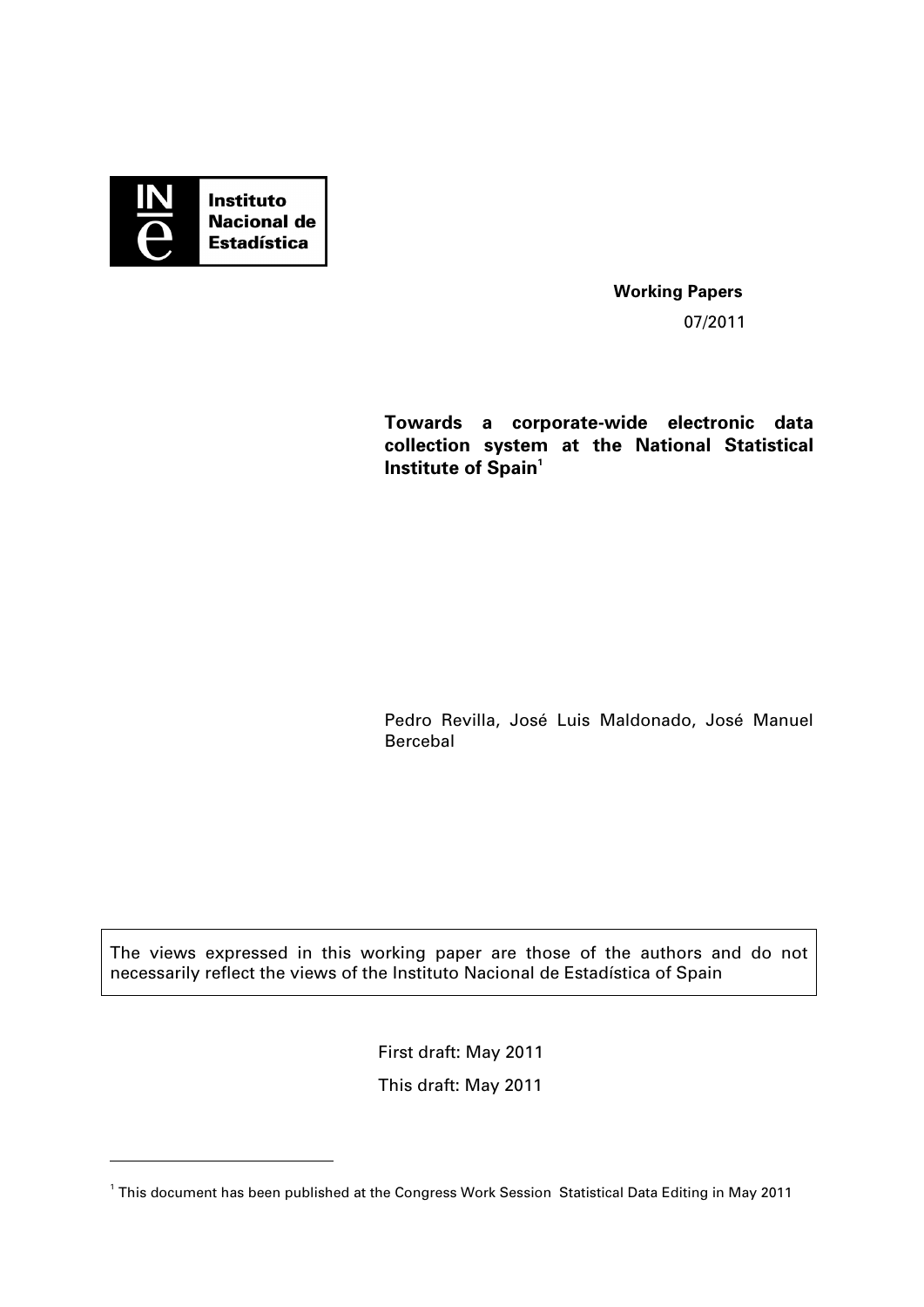# **Towards a corporate-wide electronic data collection system at the National Statistical Institute of Spain**

## **Abstract**

Electronic collections present new challenges and opportunities in order to improve editing tasks. They offer the possibility of using built-in edits in electronic questionnaires previously not possible in paper or other modes of data collection. This topic covers all issues relating to methods or strategies about editing of data acquired through electronic data collection (CAPI, CATI, CAWI, etc) and the way the respondents can carry out editing when using electronic questionnaires. Other related topics may include comparisons of editing practices between electronic collections and other collection modes, as well as different problems using multimode data collections. Measuring the respondent burden and the quality and reliability of the responses in order to provide valuable information to other survey processes is another issue of interest. Papers describing editing strategies to improve relationship with respondents or the general editing process are also welcome.

#### **Keywords**

Electronic questionnaries, electronic data reporting, web questionnaries, CAWI, IRIA, meta-data corporate-wide data base

#### **Authors and Affiliations**

Pedro Revilla

D.G.de Metodología, Calidad y Tecnología de la Información y las Comunicaciones, INE

José Luis Maldonado

Subdirección General de Tecnologías del la Información y las Comunicaciones

José Manuel Bercebal

Subdirección General de Tecnologías del la Información y las Comunicaciones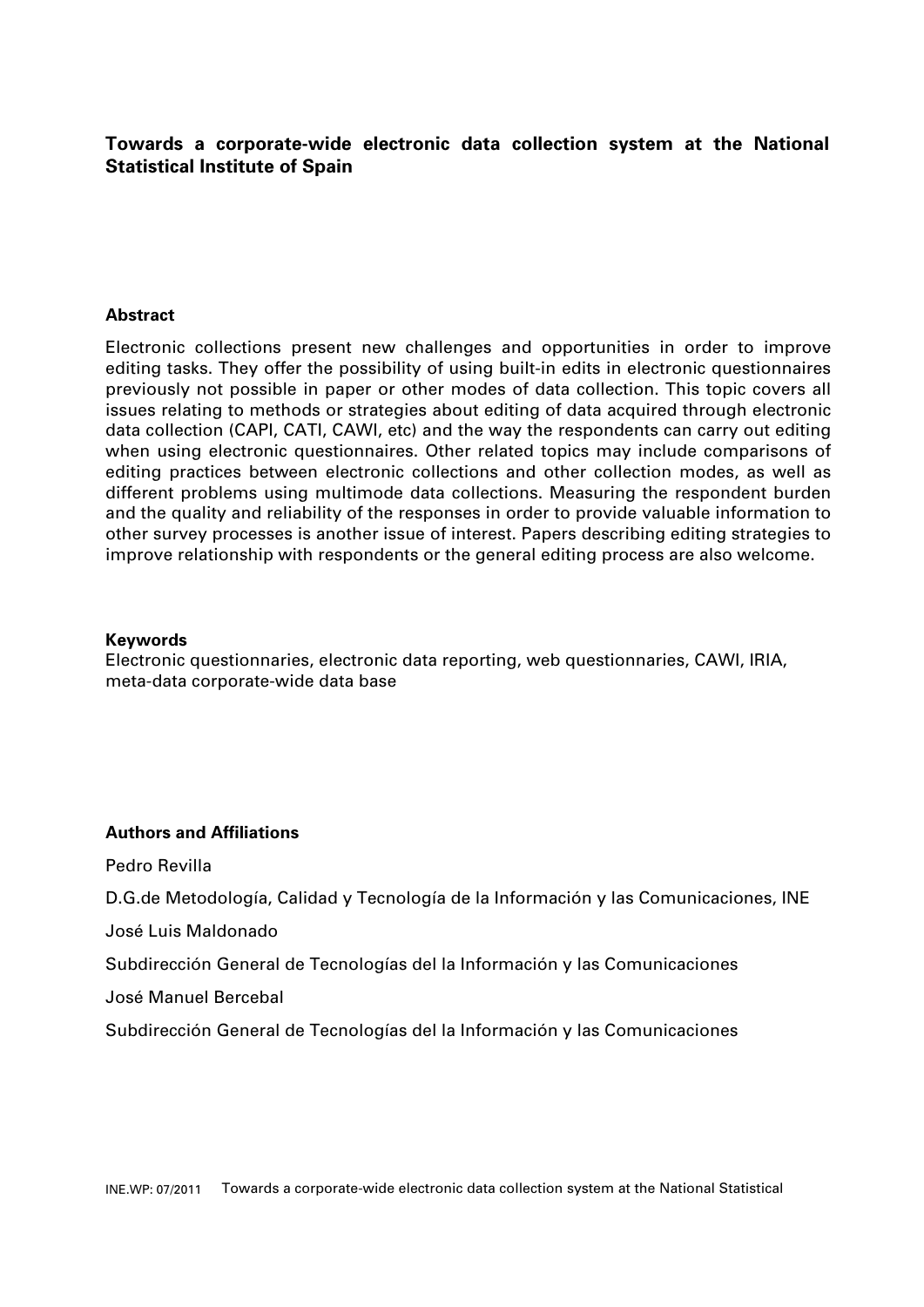## **UNITED NATIONS STATISTICAL COMMISSION and ECONOMIC COMMISSION FOR EUROPE**

## **CONFERENCE OF EUROPEAN STATISTICIANS**

**Work Session on Statistical Data Editing** 

(Ljubljana, Slovenia, 9-11 May 2011)

Topic (ii): Editing of electronic collections

## **TOWARDS A CORPORATE-WIDE ELECTRONIC DATA COLLECTION SYSTEM AT THE NATIONAL STATISTICAL INSTITUTE OF SPAIN**

#### **Invited Paper**

Submitted by the National Statistical Institute, Spain<sup>2</sup>

## **I. INTRODUCTION**

1. Traditionally, the production of official statistics has been based on a *stovepipe model*, where statistics of different domains have been developed independently from each other. The *stovepipe model* is the outcome of a long historic process with a well-known number of advantages (Commission of the European Communities, 2009).

2 Changes in circumstances (increasing needs of data-users, excessive respondent burden, budget cuts), put pressure on official statistical offices to redesign the way its statistics are produced in order to improve the efficiency of statistical production processes. In particular, the stovepipe model presents two main drawbacks: the difficulty to reuse procedures that are similar from survey to survey and the difficultly of integrating data from different surveys.

3. A new model, based on a single standardised production line for all surveys, supported by metadata systems and generic and standardised tools, is difficult to perform in the short term. The main difficulty is to address the great diversity of surveys carried out by statistical institutes. Hence, a step-by-step approach may be used in a way the *stovepipe model* would be gradually abandoned in favour of a more integrated one.

4 An important step to get a more integrated production process is to design and implement a corporate-wide data collection system. The system should be flexible enough to accommodate a variety of surveys. Moreover, it should be able to work in different channels (Internet, telephone, mail, personal interview, etc).

5 Electronic methods offer new opportunities to improve the efficiency of statistical processes and get high quality incoming data, reducing costs at the same time. Concerning data editing, they offer the opportunity for new editing strategies. It is generally accepted that moving editing closer to respondent can significantly contribute to improve editing effectiveness. We can go a step further using electronic questionnaires by integrating the respondents in editing processes.

 $\overline{a}$ 

<sup>&</sup>lt;sup>2</sup> Prepared by and Pedro Revilla, Jose Luis Maldonado and Jose Manuel Bercebal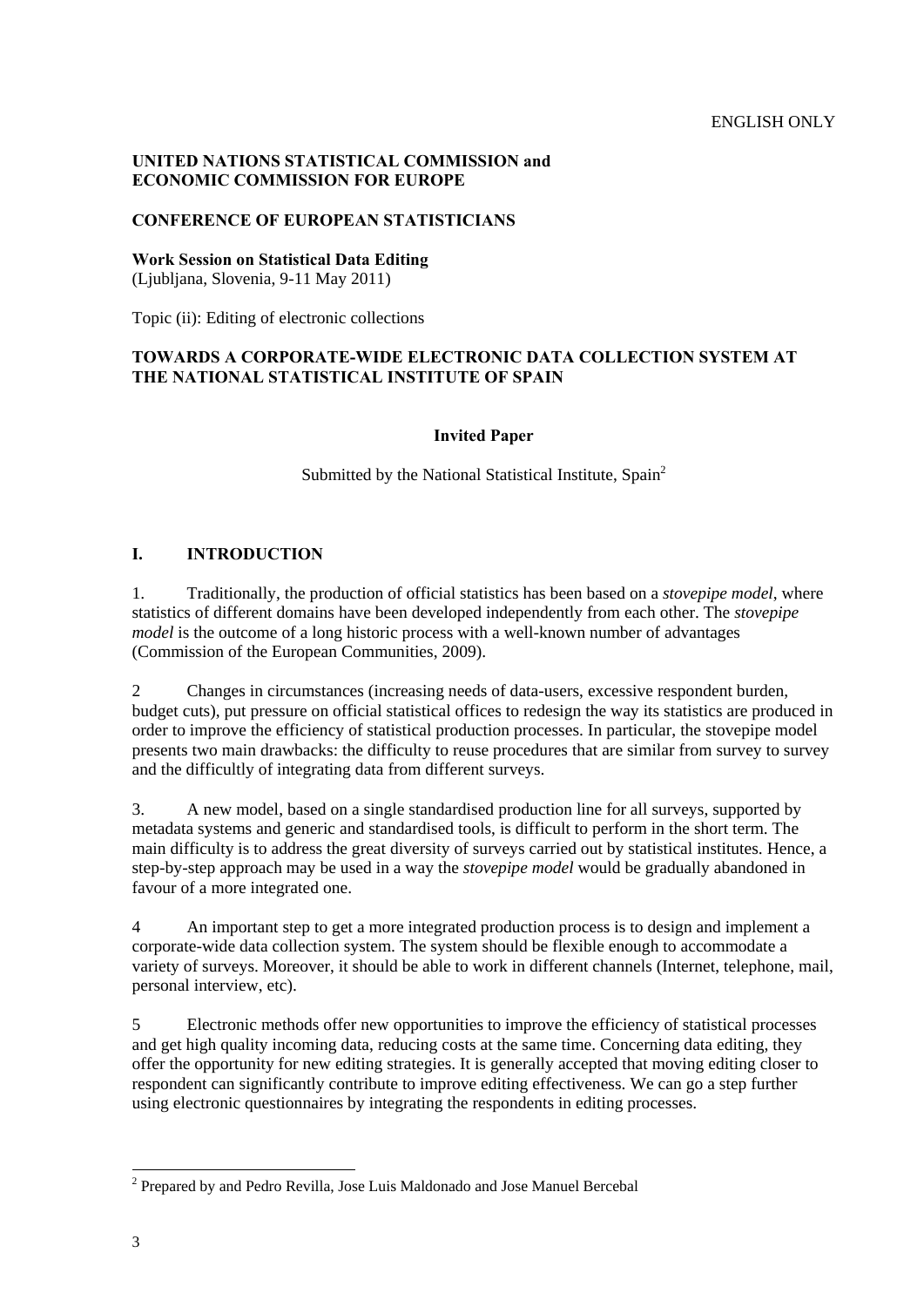6. Traditionally in INE most of the data were collected in paper by enumerators or through selfadministered mail questionnaires. Nowadays, like many others statistical agencies, INE has a significant interest in electronic data reporting methods, and in particular, in Web-based data reporting. Concerning business surveys, Web questionnaires are offered as a voluntary option. Moreover, electronic data collection is considered a strategic issue and increasing the percentage of collection via the Internet and other electronic means is a goal included in INE Strategic Plan (INE Development Strategies for the Coming Years, 2009).

7. This paper discusses the possibilities of electronic questionnaires in order to reduce editing tasks and presents the INE project to construct a corporate-wide collecting system. The project is inside the goal to move on to a more integrated production model from the current *stovepipe model.* The paper is focused on the electronic methods and in particular on the Web channel. In the following section, the challenges and opportunities of electronic questionnaires are discussed. In section III, the INE corporate-wide data collection system project is presented. In section IV the CAWI channel is described. The paper ends with some final remarks.

## **II. CHALLENGES AND OPPORTUNITIES OF ELECTRONIC QUESTIONNAIRES**

8. The quick developments in computer technology have had an important impact in the way survey data is being collected, processed, analyzed and published. Electronic questionnaires offer new challenges and opportunities to improve the efficiency of statistical processes. Concerning data editing, they offer the opportunity for new editing strategies.

9. Electronic data reporting (EDR) methods offer new opportunities for improving editing tasks and getting high quality incoming data reducing costs at the same time. Whereas Computer Assisted Interviewing (CAI) integrates into one stage previously distinct phases such as interviewing, data capture and editing, Computerized Self-Administered Questionnaires (CSAQs) go a step further by shifting such activities to the respondent. Hence, electronic questionnaires offer the opportunity for reengineering editing processes, in a way the respondents may play a more active role in data editing.

10. Several advantages could be expected from using electronic questionnaires. These include improving accuracy and timeliness, and reducing survey cost and enterprise burden. Improving accuracy results from built-in edits, which allow the respondents to avoid errors at the moment they are made. The elimination of data keying at the statistical agency directly gets rid of a common source of error. Some electronic devices (automatic data fills and calculations, automatic skipping of no applicable questions, etc.) could help the respondent to fill in the questionnaire easier and faster. On the other hand, survey respondents may misinterpret the questions they are asked, potentially undermining the accuracy of their answers. One way to reduce this risk is to make definitions of key question concepts available to the respondents (Peytchev et alt., 2010). Although an improvement on data quality could be expected from electronic questionnaires, it is very difficult to measure the real impact on accuracy, given the self-selective nature of the respondents that choose the electronic option. Another accuracy problem is the introduction of bias through mode effects. People without Internet access will never be able to participate using this mean. Even more problematic is that this access is unevenly distributed over the population. A typical pattern found in many countries is that elderly, low educated and ethnic minorities are under represented in using the Web channel.

11. The elimination of data keying reduces the processing time of the survey. There are other factors that can also contribute to improve timeliness. Data transfer on the Web can be done much faster than using the postal system. The cost for statistical offices to carry out a survey using electronic questionnaires could decrease. Savings could be achieved from reducing storage, packing, postal charges and eliminating data keying and keying verification. Some of the editing task could be reduced from built-in edits.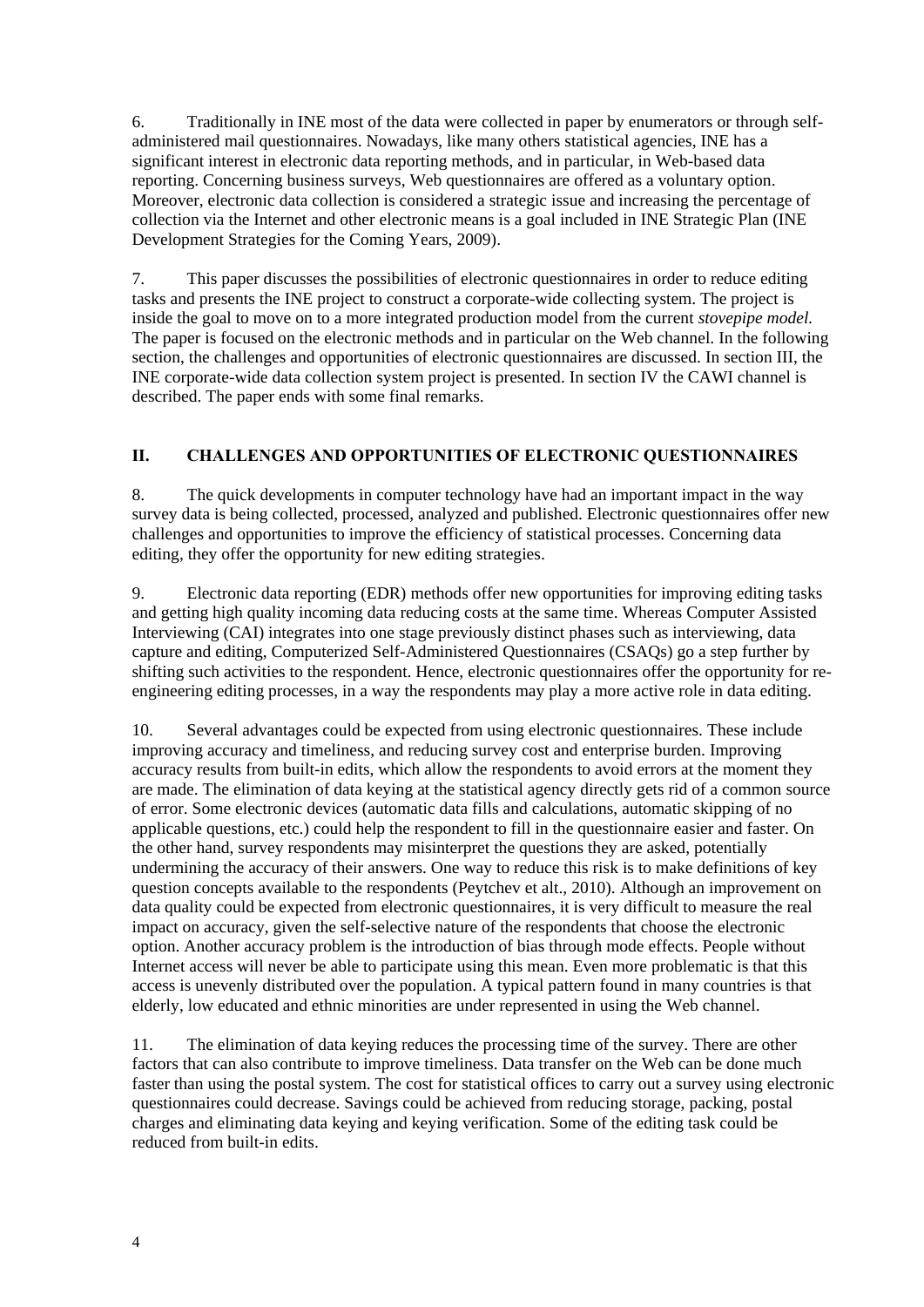12. Nevertheless, to get the target of reducing respondent burden using electronic questionnaires is not so straightforward. Even though built-in navigation and some electronic devices (automatic data fills and calculations, automatic skipping of no applicable questions, etc.) could help the respondent to fill in the questionnaire easier and faster the reduction in the respondent burden is not always obvious. The respondents' benefits depend largely on the way metadata support the respondent in filling in the questionnaire (help texts, auto-fill rules, pre-filled data, etc). In any case, the respondents' benefits need to be clearly explained to convince them to use the electronic questionnaire. An important element to improve the acceptance of electronic questionnaires among the respondents is to consider electronic questionnaires in a wider context of all their administrative duties and of all electronic data reporting. It is unlikely that respondents are willing to adapt their systems only for statistical purposes. Hence, statistical offices should be aware of the habits of respondents and try to adapt electronic questionnaires to these trends (for example, e-commerce, e-administration, etc.).

13. Many statistical offices are experimenting with the use of different electronic data reporting options in data collection. Web questionnaires offer some advantages over other more complex EDR methods. The Web is a mature technology for EDR because of widespread public acceptance. The prerequisites are only a PC, access to the Internet, and a browser. There is no need, in principle, to incorporate other software on the respondents. The Web makes it simple to put electronic forms at the disposal of almost every respondent, especially in enterprise surveys. Moreover, Web surveys offer new attractive possibilities, such as the use of multimedia (sound, pictures, animation, etc.).

14. Nevertheless, for most of the surveys, EDR cannot be at the moment the only way of data collection. Paper data collection and associated procedures (like scanning) are probably going to stay with us for some years. Hence, a mixed mode of data collection (partly paper, partly electronic) should be used. Global strategies should be designed, because data editing strategies differ whether using paper or an electronic questionnaire. Corporate-wide data collection systems designed to work in different channels may be a useful tool in order to improve the efficiency of multimode data editing processes.

15. Concerning the edits to be implemented, some crucial questions arise: What kind of edits should be implemented on the electronic questionnaires? How many? Only fatal edits or fatal edits and query edits? What kind of edits should be mandatory? What is the different between CATI, CAPI and CSAQs channels? When should the edits be performed? After each data item or after the whole form is processed? On one hand, we need to include some edits. If we do not, then the information collected by CSAQs questionnaires should be treated to the editing procedures in exactly the same way as collected by paper. In that case, we would lose an essential advantage of CSAQs questionnaires: no need to editing again the information with a suitable set of edits implemented in the CSAQs application*.* On the other hand, we need to be extremely careful in the set of edits to be implemented, because if we implement a big set, then respondents will give up and prefer the freedom they have in paper. Too many edits could even irritate the respondents and increase the burden. In that case we will lose all the advantages of CSAQs questionnaires, as users will prefer the easy way (paper).

16. How to cope with the too few/too many edits dilemma? If we are trying to implement a Web questionnaire in an existing survey, a way is to analyse the current set of edits in order to determine the efficient set of edits to be used in the Web implementation. Hence, the implementation of new procedures obliges to the revision and redesign of the current procedures of the survey. But we should make that revision from the user's point of view. Otherwise, it would be impossible to find out if the users are going to get fed up with the task of filling in a Web form or not. It must be stressed that making that sort of analysis is strictly necessary in order to implement a suitable set of edits that will not discourage users and that will make possible not to edit the Web information in the traditional paper way. In order to achieve this target an analysis similar to that of Martin and Poirier (2002) should be carried out. It is important to have procedures allowing access to versions of data and additional processing metadata that describe how the data were transformed from collection to dissemination.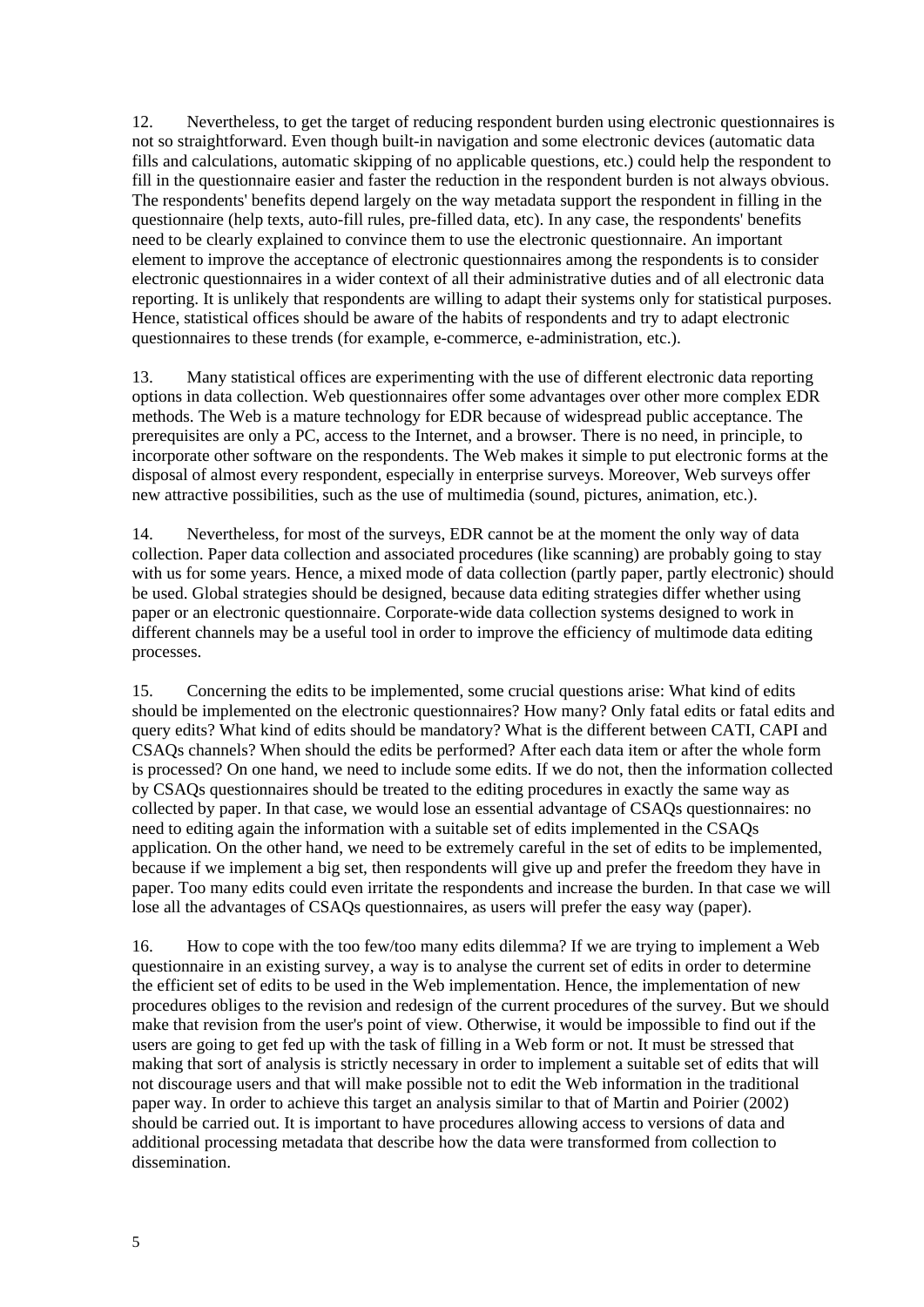17. There are a lot of expectations about the role of electronic questionnaires. Nevertheless, until recently, the implementation of Web surveys and other EDR methods in enterprise surveys (and, even more, in household surveys) has often been lower than expected. The take-up of electronic data reporting for statistical data by business providers was generally less than 10%, and often less than 5% (Branson 2002). Other studies also find low rates of response via Internet. For example, Gradjean (2002) finds a rate of 18% for a survey used to construct the Index of Industrial Production in France. In another study, Mayda (2002) finds a rate between 5% and 25% in two quarterly surveys on business and agriculture in Canada. Holmberget alt (2010) finds a rate of 15% in Sweden using a standard strategy but it can be increase to 65% using a web intensive alternative strategy. Even though the usage of the electronic option by respondents has increased lately (for example, Paula Weir, 2005) it still leaves room for improvement.

18 More research is needed to look for the reasons why, up to now, the rate of using EDR is usually quite low, while technical requirements are available for many of the respondents. In the case of business surveys, probably electronic forms have not the same advantages for the reporting enterprises than for the statistical offices. For many of the questionnaires, the most time consuming tasks are to look for the required data and computing the answers. There is no time difference between keying data on a screen and to fill in a questionnaire on paper. The advantages for the reporting enterprises would probably be bigger if the information could be extracted straight from their files. But this procedure may be expensive for both reporting enterprises and statistical agencies, because an initial investment is needed.

19. There are two contradictory targets. On one hand, to implement a single point of entry for all agency surveys, with a uniform security model and a common look across the entire site. And, on the other hand, to allow decentralised applications to cope surveys singularities. One aspect where the difference among surveys has to be taken into account is data editing. Combining the two targets (i.e. integrating a centralised platform with decentralised applications) is a non-trivial task.

20 Encouraging the use of Web questionnaires by respondents is a key issue. Several methods can be used. For example, explaining the benefits to the respondents or considering statistical Web questionnaires in a wider context of all administrative duties and all electronic data reporting (ecommerce, e-administration, etc.). Giving incentives (temporary access to information, free deliveries of tailored data) is another method to increase the take-up of Web questionnaires. In the case of INE Web forms are being offered to reporting enterprises as a voluntary option. In some surveys, we offer tailored data in order to improve the relationships with them (Gonzalez and Revilla, 2002). Using Web questionnaires, when an enterprise sends a valid form (i.e. passing the mandatory edits), it immediately receives tailored data from the server. These tailored data consist of tables and graphs showing the enterprise trend and its position in relation with its sector. Offering this data through the Web has some advantages (speed, possibility to edit the file) over sending this same data on paper by mail. Taking these advantages into account, we expect more enterprises to use the Web channel. Extending this action to more surveys is another goal included in our Strategic Plan.

## **III. THE CORPORATE-WIDE DATA COLLECTION SYSTEM PROJECT**

21. As many other national statistical institutes, INE has started the transition from the numerous stovepipe-like chains of production to more integrated production processes. The Generic Statistical Business Process Model (GSBPM) provides a framework for the developtment of this goal. This new model, based on a single standardised production line for all surveys, supported by metadata systems and generic and standardised tools, is difficult to perform in the short term. The main difficulty is to address the great diversity of surveys carried out by INE. Another difficulty is the conflict between the modernization and the continuous production compromises. Hence, a step-by-step approach is used in a way the *stovepipe model* would be gradually abandoned in favour of a more integrated one.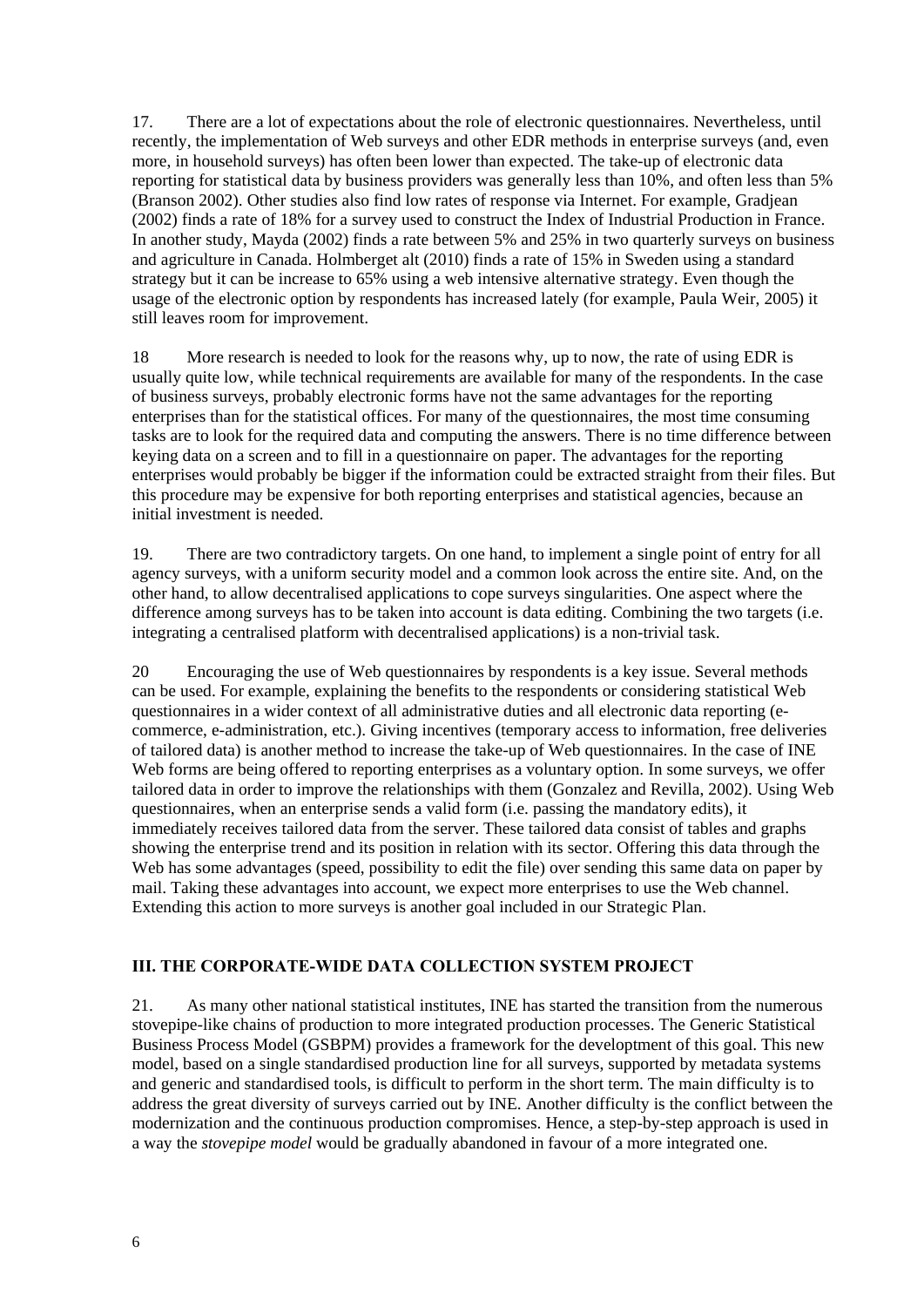An important step to get a more integrated production process is to design and implement a corporatewide data collection system. The system should be flexible enough to accommodate a variety of surveys. In 2010 we have started the development of a parameterized tool (IRIA) that will allow the data collection of all INE surveys, whether they are households or businesses, short-term or structural surveys, and by all the established collection channels (telephone, personal interview, mail, internet, etc.).

22. The parameterization will allow the tool to be actually an application of applications. By means of a "generator" module, the different units responsible for the statistical operation programming will be able to decide the properties that they wish to apply to each survey collection. Another of the basic aspects of this tool will be the reusability of the information. It will allow to design and implement surveys in a simple way when its components are common with others, by reusing the information stored within the same database.

23. Each of the properties, parameters, documentation, etc, that define the production phases, will be reflected in a metadata corporate-wide system, standardized and integrated for all statistical operations, and allowing its reusability whenever it is necessary to perform a new operation. Such metadata corporate-wide system will include structured metadata (variables, concepts, categories,...), reference metadata (associated with the survey methodology), process metadata and quality metadata (quantitative and qualitative descriptions of the quality of each statistical operation).

24. The data that this system will accumulate for each statistical unit at microdata level will come from surveys and administrative data. This repository will allow the use of the information already obtained, either for its confirmation or correction request, as support for the collection or validation of other surveys, etc. The system feeds back to itself allowing the reusability of existing information, either to define the properties of a new survey collection, either as support for its own data collection or its validation. The new collection tool is designed to store historical information about the sampling units collaboration, as well as to update its identification information and the hierarchical relationship among units within the business surveys.

25. When a new survey is projected a cycle similar to this one will be followed

- 1. The Meta-Data Corporate-wide Data Base (MDDB) is the initiator of the generation of surveys. The MDDB will store metadata standard questions about the different surveys and their relationship to variables and concepts, and process metadata, allowing for reusing that information in other surveys.
- 2. With this information and by means of the Surveys Generator (SuGe), we will assign all the necessary properties for the collection of information (collection channels, each channel properties, etc.). The questionnaires will be generated based on the information of the MDDB, but it will be required the incorporation of the logic functionality (flows, complex validations, etc.). The generated metadata will be incorporated into MDDB as metadata about the process.
- 3. The data collection will be carried out on a corporate database where original data will remain unchanged. Each micro-data of each statistical operation will be associated to the question used during the information collection and therefore the variables and concepts used (i.e. each microdata will be associated with its meta-data).
- 4. Once the data collection is ended, from the corporate database with original data, an editing process and the following business processes will be carried out.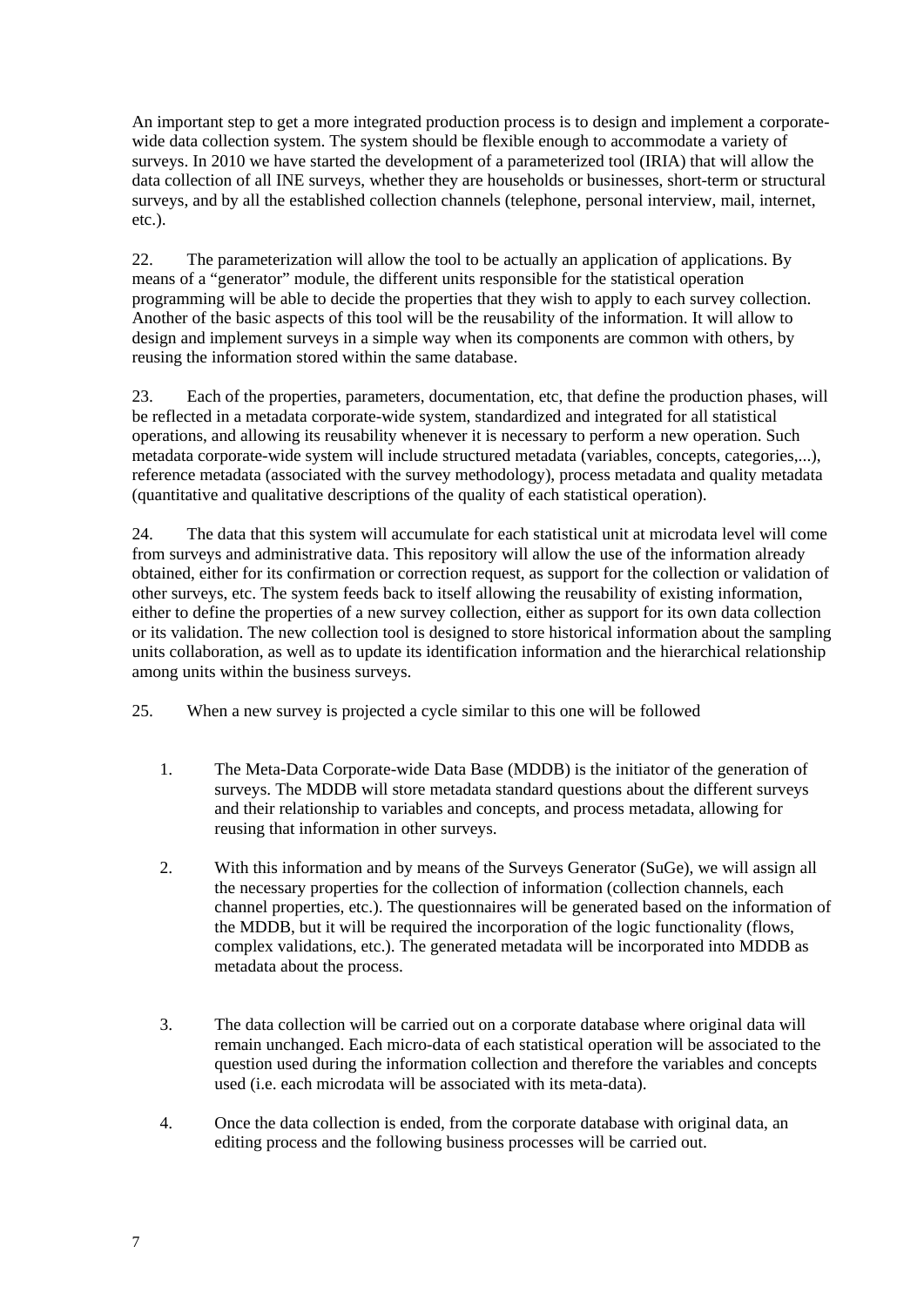## **IV. THE CAWI CHANNEL**

26. INE has a significant interest in electronic data reporting methods, and in particular, in Webbased data reporting. Concerning business surveys, Web questionnaires are offered as a voluntary option. Moreover, electronic data collection is considered a strategic issue and increasing the percentage of collection via the Internet and other electronic means is a goal included in INE Strategic Plan (INE Development Strategies for the Coming Years, 2009).

27. Up to now INE collects data from reporting enterprises by means of the CAWI channel using a system (ARCE: Storage & Collection of Economic Questionnaires) which will be integrated into the corporate-wide data collection system (IRIA). In 2010 INE collected more than 30% of the questionnaires sent to enterprises, using the CAWI channel. The INE sets up its strategic plans to increase this collection in the coming years. It has already made progress in this direction eliminating the paper questionnaire in business surveys, significantly increasing the former percentage In short term indicators, the take-up in the first quarter of 2011 is about 70%.

28. We think CAWI, due to its availability, its friendliness, preloaded data and editing possibilities, is the safest, the fastest, the highest quality and the cheaper channel collection. Moreover, data from 2010 reveal that in Spain:

- 1. Companies:
	- 97.2% of Spanish companies with 10 or more employees have Internet access. The 98.2% of them are connected by fixed Broadband
	- 70.1% of the enterprises interact with the Government via Internet, two points more than last year
	- Nearly one in four companies makes purchases through electronic commerce.
- 2. Households:
	- 57.4% of Spanish homes have wide-broadband connection to the Internet, 11.6% more than in 2009.
	- The number of Internet users grows by 7.1% in the last year and is more than 22.2 million people.
	- 17.4% of the population uses e-commerce.

Due to the INE experience in the CAWI channel and the evolution in the use of Internet, we think of CAWI channel as the primary collection channel of surveys both for companies and households.

29. In IRIA project, it has been planned to develop a tool that allows respondents not only to fill in questionnaires and edit them, but also to have additional information of all the statistical collaboration they make**.** This fact has great importance in business surveys, where companies, according to their size or activity may be included in the samples of various statistical operations and for various periods of time. We also must take into account the hierarchical organization inside enterprises, where the company may have been selected in a survey and their local units in other surveys.

30. It is therefore desirable to exploit the Web channel to provide users information about the status of their statistics collaboration in each survey and in each period, which will also be updated with information from other collection channels. That is, the web channel will not only be an instrument for filling in questionnaires, but will also provide information on the exact status of each questionnaire for each statistical unit.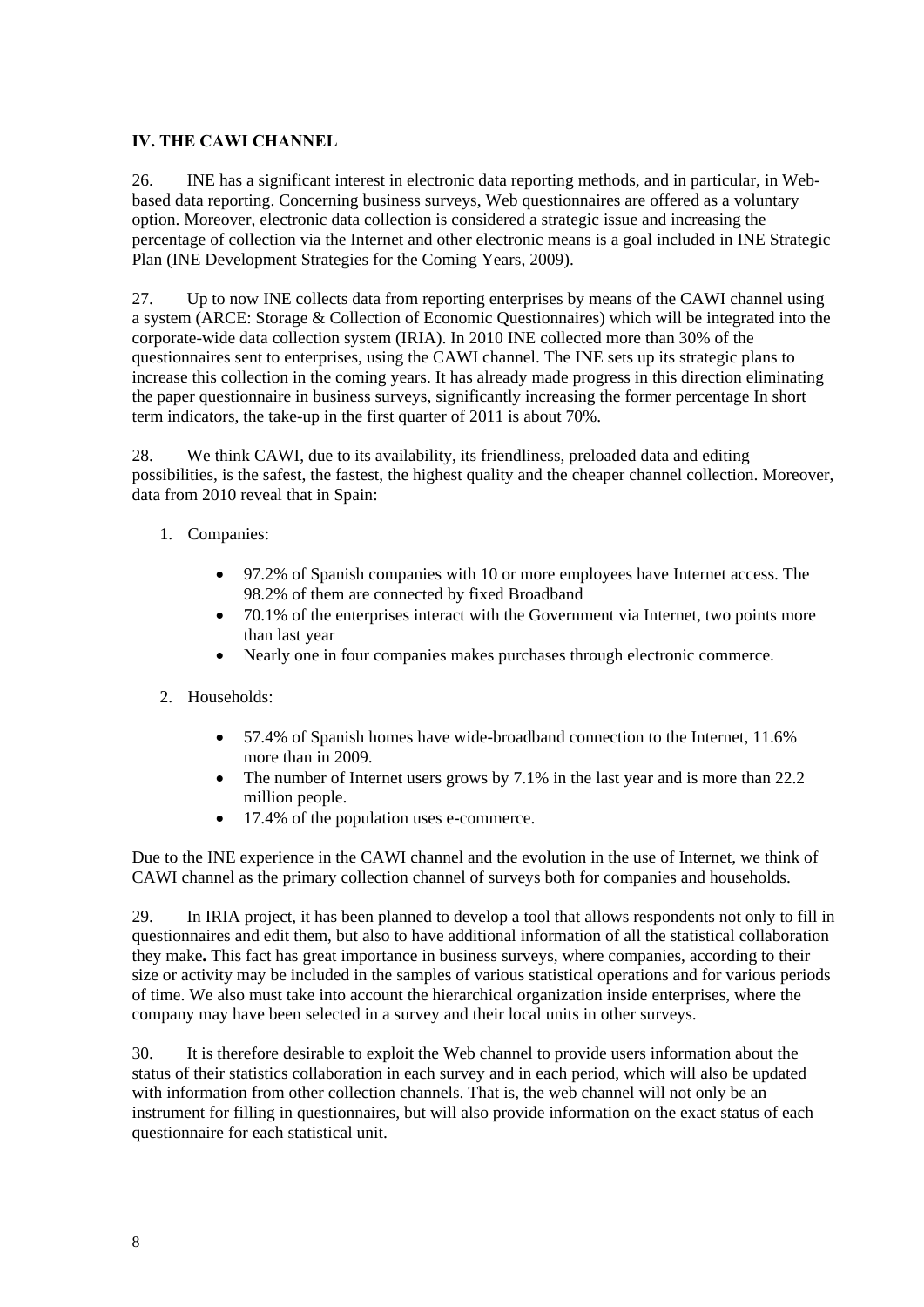- 31. Users will be able to use one of the following access methods to the web channel:
	- By means of user name and password which give access to a single questionnaire.
	- By means of user registration. The user must indicate the statistical units on which he wants to get information, requesting specific data that only he and the INE know.
	- By means of electronic certificate, allowing the display of information about all the questionnaires owning the certificate.
	- By means of concerted keys, adding an additional safety feature to the user and password, so after logging he is asked for a fact that only the user and the INE know, accessing to a single questionnaire.

32. Once the access is made, the users can surf through different screens that display the different statistics units, the statistics operations, the questionnaires related to them and their status, and specific information of each survey (methodology, published information, tailor made data, etc.). They will also provide information on the people who can assist them to solve any question or problem, contact phone number, email, etc. Users can also have access to the questionnaires they wish to complete, and in case they pass all the validation rules, they will be sent a receipt.

33. Regarding the editing process, the CAWI channel will use full potential of the new collection tool. It will include specific questions validations, screens, groups of screens or the entire questionnaire. Each validation rule will have properties on the type of severity (major or minor errors), error message, message error parameterized aid, asked to come back, etc. Information system errors detected will be stored, allowing subsequent quality studies.

34. Respect to the completion of the questionnaires, it will be available information about the navigation followed by users, access and entry and exit times for each question or screen, etc. On the web channel it will be possible to transmit the information from one or more questionnaires using Web Services or sending files in XML format. The user response will be the same as if they had completed the questionnaires on-screen.

35. In summary, the web channel will be used to enable respondents to fill out the questionnaires (by three ways of communication), and to provide information on the surveys, as well as about the collaboration of the reporting units and their questionnaires state.

# **V. FINAL REMARKS**

36. Nowadays, public statistical offices are under continuous pressure from society, which demands more and more data, to be produced at a lower cost and with a lower respondent burden. New IT tools and statistical methodologies offer the opportunity for re-engineering statistical production processes in a way the stovepipe model would be gradually abandoned in favour of a more integrated one.

37. According with our experience, the combination of Web questionnaires and selective editing strategy appears very promising. Our goal is that, after implementing correct Web edits, no traditional microediting will be needed. A selective editing approach based on stochastic optimization (Arbues et alt., 2010) would be used in a way that the most influential suspicious values could be detected. Hence, all fatal errors and the most important query errors could be corrected before the survey is disseminated.